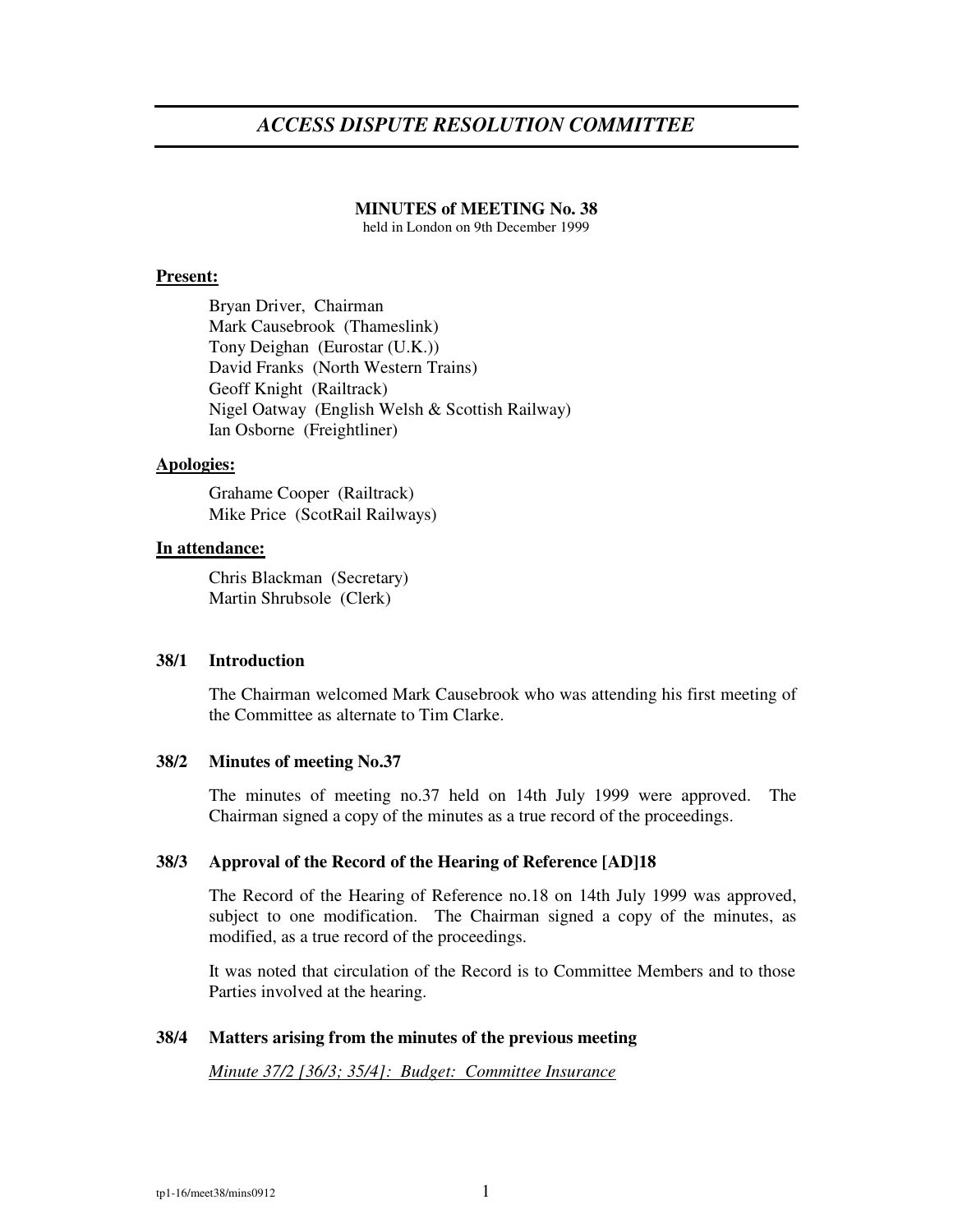The Secretary confirmed to members that the Committee was now fully insured. With the agreement of the landlord the doors to rooms 226-230 had now been fitted with more secure locks to meet the requirements of the insurance policy.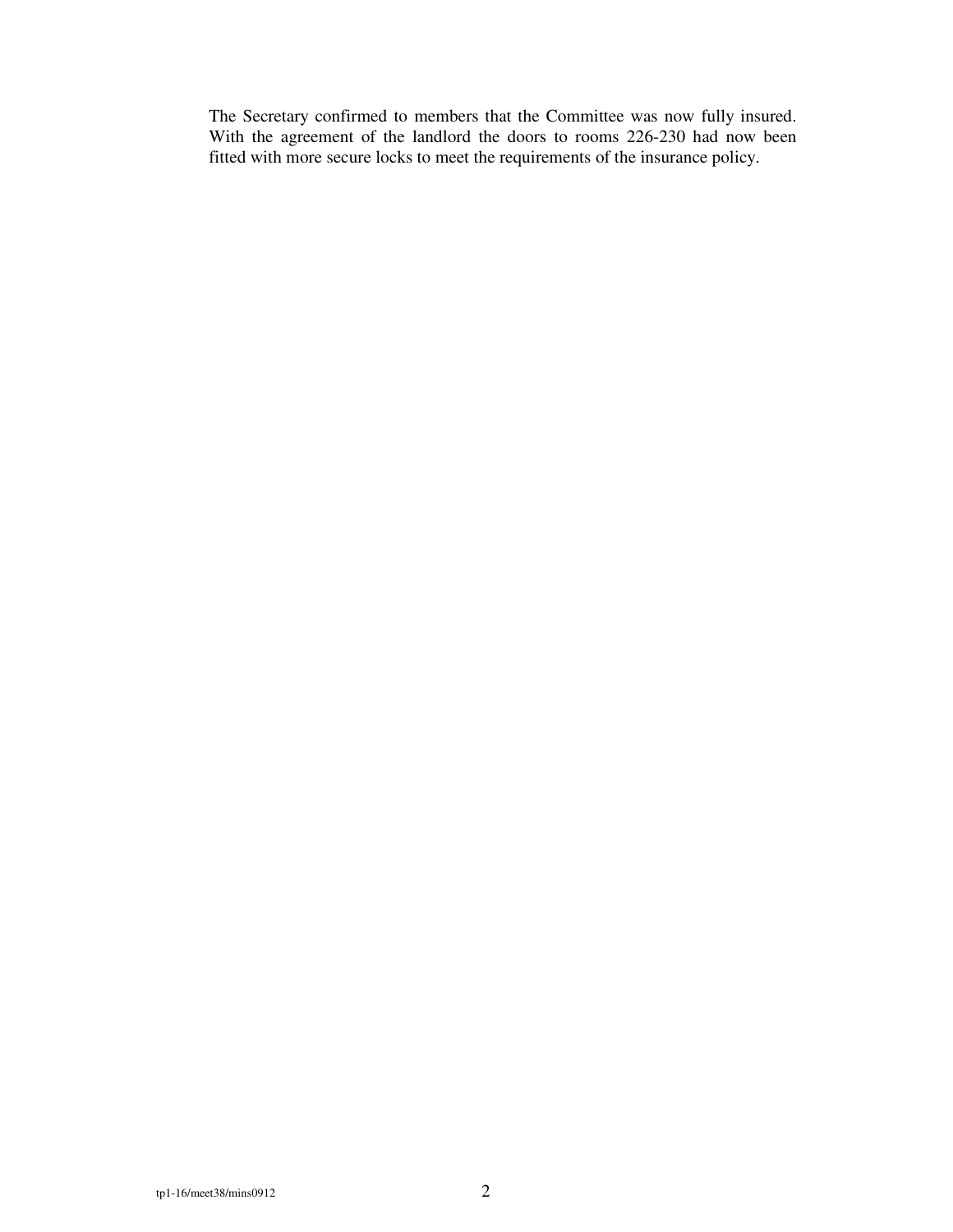## **38/5 Budget outturn for 1999/2000 and draft budget for 2000/01**

The Committee noted that the outturn showed that expenditure was currently well within budget for the current year. Looking forward to the next financial year members expressed the view that there could be a significant increase in disputes handled. The volume of work is partly a function of changes that are made to Access Conditions; in particular the new processes prescribed in Part D were likely to cause a surge in workload for the Timetabling Committee. It was felt that more disputes relating to the Station Access Conditions or the Depot Access Conditions are likely to occur. More disputes arising from Network and Vehicle Change were also predicted, particularly stemming from Railtrack's forecast increased infrastructure development changes, including West Coast Main Line.

The Committee asked for some analysis to be done to indicate the number of days' work incurred by the Chairman, Clerk and Secretary on a 'per dispute' basis.

The Secretary was asked to produce, when preparing the final budget proposal document, accompanying information to demonstrate the sensitivity of the figures to a range of varying assumptions. The Secretary was also asked to investigate the frequency of provision of bank statements, and to check that VAT was correctly raised in the relevant financial transactions.

Subject to these points members agreed the principles incorporated into the Draft Budget proposal. The Committee will review the formal budget proposal at its next quarterly meeting in March 2000.

## **38/6 Update on References**

The Secretary reported that the current position on references to the Committees was:

Ref.no. ADRC

- AD17 an 'improved' reference, if received within the next 4 weeks, would lead to a hearing by the Committee in late January 2000.
- AD19 the parties had indicated they would present papers (concerning the Ramsgate water supply) within the next two weeks.
- AD20 settled by the parties.

## Network and Vehicle Change Sub-Committee

- nv5 Connex had stated in writing that they were expecting to submit a formal reference early in the New Year 2000.
- nv6 A joint reference was being prepared by Cardiff Railway Company and Railtrack; expected late December 1999.
- nv7 A joint reference was being prepared by EWS and Railtrack on the subject of closure of sidings at Salisbury; expected late December, although it is likely that the parties may resolve the issues to their mutual satisfaction.